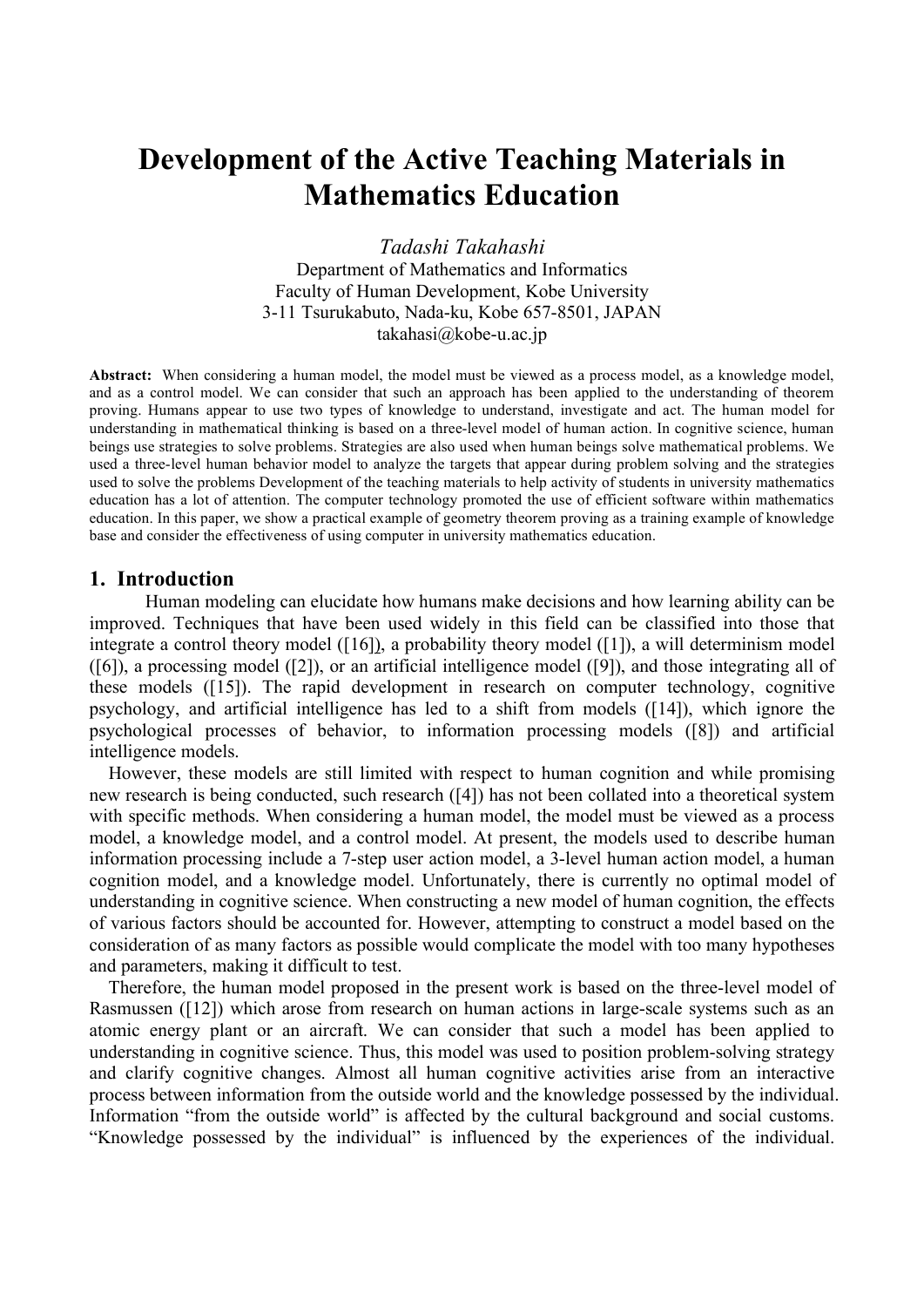Despite this complicated and continuous interactive reaction between external and internal factors, there are environments and stimuli common to all humans; therefore, common human reactions exist. Internal knowledge includes not only linguistic and analytical intellectual knowledge, but also non-linguistic and comprehensive intellectual knowledge. Humans seem to use both types of knowledge to understand, learn, and act. Determining whether such human activities can be accurately evaluated and included in a theoretical framework is the key to developing a user interface that can elicit the full intellectual potential of humans.

If we want to conduct effective cognitive science that identifies the source of understanding and creativity, rather than simply utilize unconscious human actions to reach into the depths of human psychological activities, then we must establish a framework that explains the communication between the external and internal sources of knowledge. Our proposed human model of understanding in cognitive science is based on a three-level model of human action. Human researching begins with physical processes, followed by visual processes, and finally intuitive (symbolic) processes. The symbol-oriented problem-solving method requires focusing on a problem for a long time with carefully planned procedures. Therefore, people who think in this way are often successful in reaching a conclusion.

In rule-based actions, classifying behavior occurs in response to problems. This makes efficient search possible, by indicating what should be done next based on the present situation. To examine how the classification is expressed and constructed, subjects are given several problems to solve for the present study. If the calculation procedure is incorrect when the behavior classification is being constructed, the results will not be predictable. What required identification was how easy it was to reconstruct the classification and what conditions facilitate the identification of the actions that were the cause of the error. In order to assess the degree of freedom achieved, a measurement method was required for identifying the necessary conditions for moving from a rule-based activity to a skill-based activity. Knowledge-based behavior results from cognition and interpretation of external conditions and the construction of a psychological model that uses skill- and rule-based behavior as a solution process. This requires knowledge of how humans solve problems. Information must be organized and recorded for cognition and understanding. Receiving a message means that the message is reconstructed. In order to do this, one must have the resources with which to conduct this reconstruction. An agent should be able to function appropriately with human common sense and the ability to learn. The agent should always consider safety and accuracy and also possess the ability to explain what is dangerous. The issues in designing such an agent and its actual use must be identified. Mistakes in knowledge-based behavior due to illusions or uncertain memory can lead to the inability to choose or the lack of knowledge of an operation procedure. To integrate these skill-, rule-, and knowledge-based behaviors, the three-level human action model was painstakingly reconstructed in order to establish a useful human model, which is used for the learner in cognitive science.

Gaining knowledge and solving problems is two side of the same coin. Reasoning is a reduction of the complex to the simple. Mathematics is the science of "explanation" (reducing everything to "plain things"). Using computer algebra system, we can reduce the geometry theorem proving. The development of their material is an exciting study of mathematics education.

## **2. Human Model**

According to the three-level human behavior model of Rasmussen, automatic human actions can be classified into the three levels of skill-, rule- and knowledge-based actions (Fig. 2.1, [13]).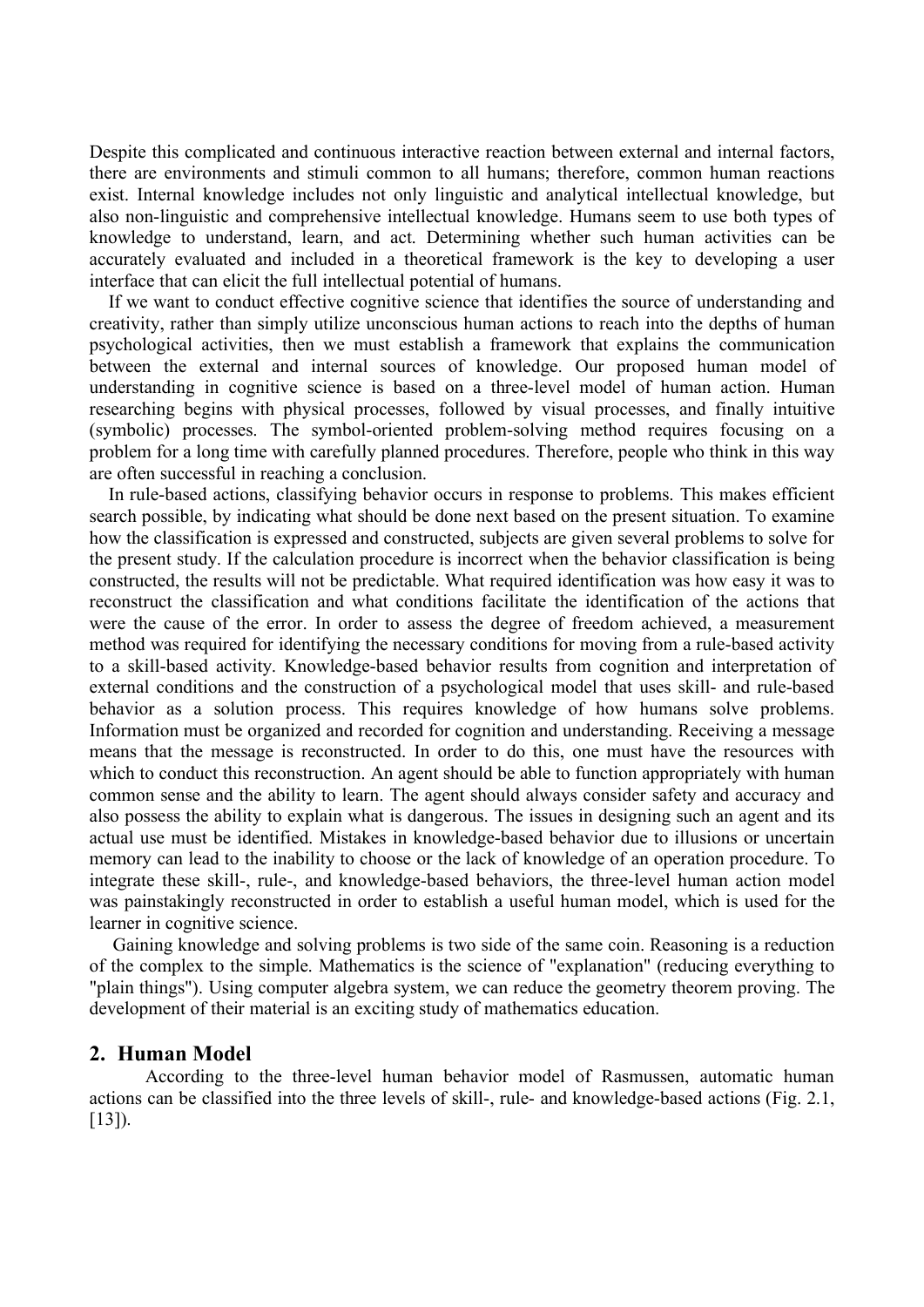

Figure 2.1 Three-Level Model of Human Action

Skill-based action: These actions occur at the stage when some intention is formed. However, the actions are automated and are executed without the control of an action pattern.

Rule-based action: Actions that utilize a previously acquired rule in order to realize a specified purpose. The learner constructs and executes a series of actions.

Knowledge-based action: The learner recognizes the situation, manipulates a psychological model, and considers possible strategies.

A skill-based action is a response that occurs in less than 1 second ([10]). A chain of skill-based actions is a rule-based action. Thinking about how to solve a problem is a knowledge-based action.

Skill-based actions are performed smoothly without intentional control. Rule-based actions require a great deal of repetitive practice in order to be transferred to the skill-based level. First, the external conditions must be recognized, then the rules for composing the act are combined with the conditions required to carry out the behavior. Knowledge-based actions require the recognition of external conditions, the interpretation of these conditions, the construction of a psychological model for considering solutions, planning, and finally, the use of the other two behavior levels to carry out the action. This is a process model in which mastery of behavior requiring thought is internalized to the point where it can be carried out unconsciously. Mistakes can be explained as omitted steps, or for example, as pushing the wrong nearby button in smoothly carried out skillbased actions. In the case of knowledge-based actions, illusion can lead to error. In the present study, this process was analyzed using Rasmussen's three-level human behavior model in order to identify what functions are essential to facilitating smooth action and learning. Behavior used to learn about problems and how to solve them is classified in detail according to the three-level model. Humans act by classifying issues and their relationships by consciously combining them. Humans control themselves by constantly observing, thinking about, evaluating, and integrating their behavior in order to achieve accuracy, continuity, consistency, and normality ([7]). Classified factors can be separated into the same three levels as the general actions.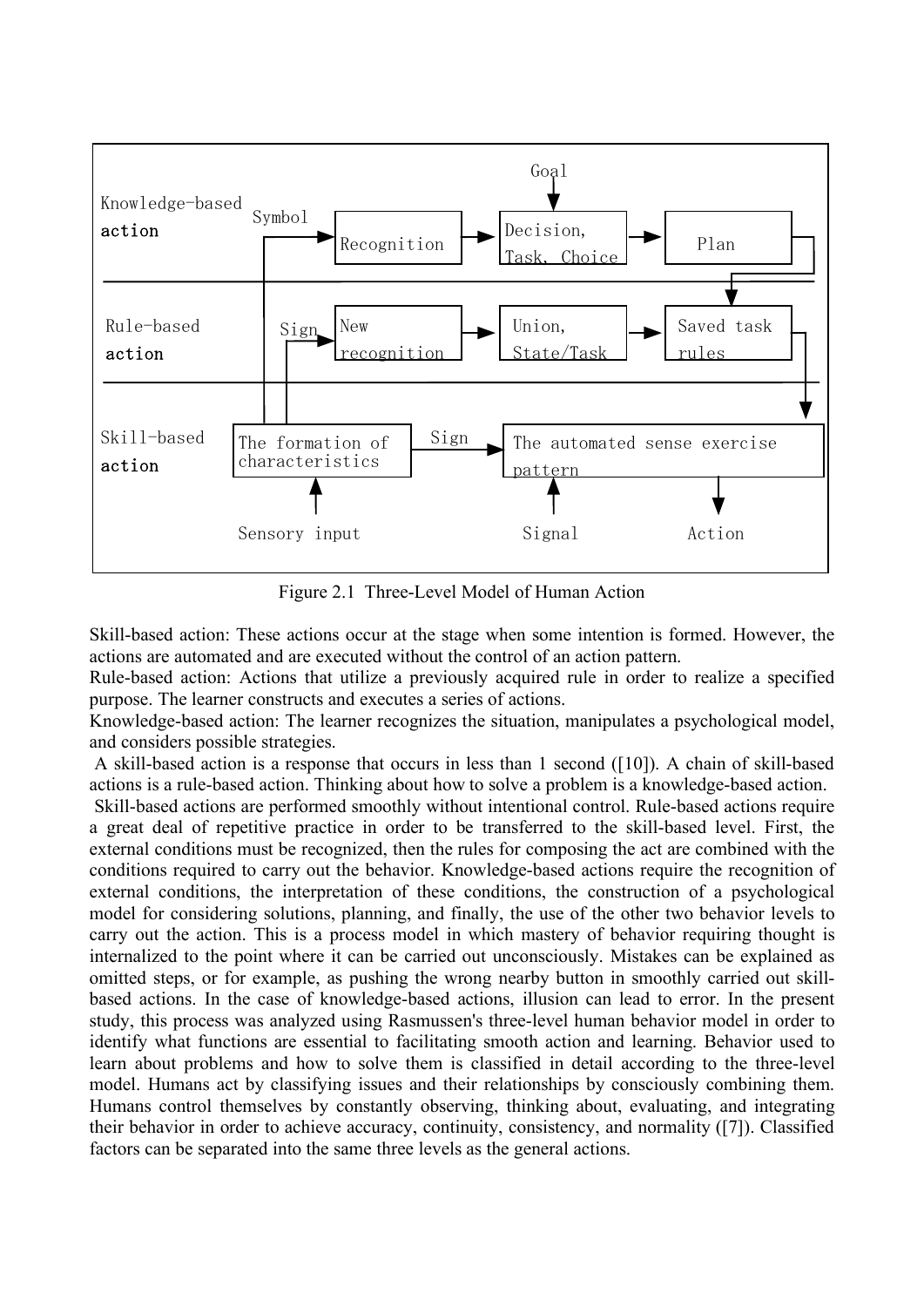#### **3. Strategy**

In cognitive science, humans use strategies to solve problems. Strategies are used as knowledge to plan solutions and decide procedures. When these procedures, in general or for the most part, obtain the correct answer, the procedure is called a heuristic; however, such heuristics do not always result in a correct solution. The study of factors related to the early stages of strategy is based on observing the results of an individual's problem solving method. Following the initial stage, the individual passes through a series of stages and then reaches a solution. However, consensus has not been reached regarding the meaning of these stages.

For a computer to solve a problem, the expression of the problem solution strategy must be accurately described as follows:

- 1. The problem must be expressed as a problem space.
- 2. The problem space consists of the possible operations available to change the premise
- conditions of the problem, the final conditions of the problem, and the middle conditions.
- 3. The problem space has a passage that can be used (dead end).

4. Solutions to the problem are to be sought from the viewpoint of problem-solving goals. They are not carried out from a trial and error perspective.

Strategies are used even when human beings solve mathematical problems. Recognition knowledge and experience are used as "doing it like this is effective in this case". The ability to rapidly reference knowledge is required for strategies based on experience. Furthermore, the recognition of thoughts and feelings controls. The famous book by the mathematician Polya, "How to solve it([11]), showed the processes of mathematical problem solving; however, one can not learn how to use heuristics in problem solving just by reading a book. In researching problem solving, there are two contrasting concepts. The first emphasizes insight, flash, and senses, while the second emphasizes experiential knowledge. The former concept employs a strong tendency to perceive that strategies of thought are learned through the experience of problem solving. In other words, it is assumed that an intuitive feelings and specific technical abilities can be acquired. In the latter concept, it is assumed that problem solving ability arises from the accumulation of rules inherent to the domain provided by an individual problem. Such differences depend on the problem's nature, domain, and level, and the type of person involved in the learning process. In addition, it is difficult to establish clear boundary lines between these two concepts. In problem solving, experiential knowledge plays a large role. Heuristics are general ideas or algorithms (a procedure providing the correct solution), and are widely used. Heuristics are equal to "the logic of a thought". Examples of extremely general strategies are "try to draw a figure if you come across a difficult problem", and "search for similar problems that you have experience with". There are also concrete strategies we are familiar with, such as "A problem requiring the comparison of quantities requires two differences, and a transform formula" and "try to make clauses that differ next to each other for number sum sequence problems" ([5]). Therefore, the kinds of strategies that students actually use were examined. The present research explores the differences in the learning of students who adopt the strategy of physical principles without knowledge of the usual learning methods for mathematics and students who adopt the natural strategy of mathematics, which proceeds with logical, progressive thought. These differences are assembled in the student's brain, which determines how these strategies are to be used. Finally, a learner independently searches for heuristics. It is desirable to understand this process, in order to recognize the meaning of cultivating natural mathematical comprehension and thinking power. However, currently, there are many cases in which the learner does not consciously study problems from the perspective that "there are various learning methods and heuristics".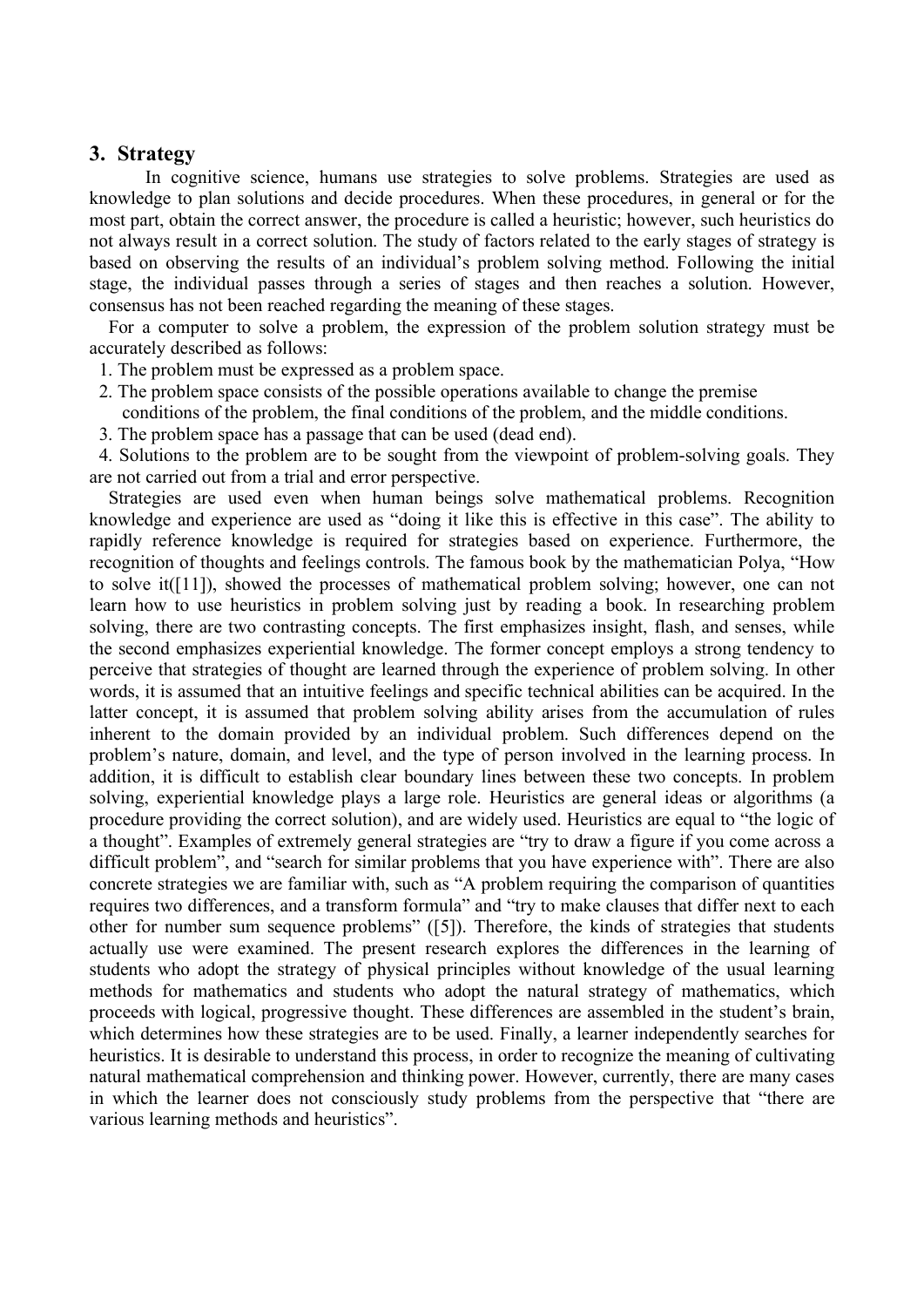## **4. Practical Use of Knowledge Base Evaluation in Teaching**

Theorem proving needs various knowledge (skill base, rule base, knowledge base). In particular, geometry theorem proving has an image of figure and can give interest to learners. And recently, geometry theorem proving that used ideal theory on computer algebra system developed. Many students are thinking that there is not relation between geometry theorem proving and ideal theory. We can make clear how various knowledge is used by analyzing a new experience of students. In this section, we show a practical example of geometry theorem proving as a training example of knowledge base and consider the effectiveness of using computer in university mathematics education.

The basic idea underlying the methods we will consider is that once we introduce Cartesian coordinates in the Euclidean plane, the hypotheses and the conclusions of a large class of geometric theorems can be expressed as polynomial equations between the coordinates of collections of points specified in the statements. Here is a simple but representative example.

Example . ([3]) Let ABCD be a parallelogram, O be the intersection of the diagonals AC and BD. Show AO=OC. (see Figure 4.1)

The implicit assumption that the parallelogram is in a general position means that any three points among the four points A, B, C, and D can be arbitrarily chosen. Then we can let  $A=(0,0)$ , B=(u<sub>1</sub>,0), C=(u<sub>2</sub>,u<sub>3</sub>), D=(x<sub>2</sub>,x<sub>1</sub>), and O=(x<sub>4</sub>,x<sub>3</sub>). The hypothesis equations are;

 $h_1 = u_1x_1 - u_1u_3 = 0$  AB is parallel to DC  $h_2=u_3x_2-(u_2-u_1)x_1=0$  DA is parallel to CB  $h_3=x_1x_4-(x_2-u_1)x_3-u_1x_1=0$  O is on BD  $h_4=u_3x_4-u_2x_3=0$  O is on AC

The conclusion AO=OC is:  $g=2u_2x_4+2u_3x_3-u_3^2-u_2^2=0$ .



Figure 4.1

We use Groebner Basis method. Let  $GB(h_1,h_2,h_2,h_4)$  be a Groebner Basis of  $h_1,h_2,h_2,h_4$ . Then  $GB(h_1,h_2,h_2,h_4) = \{x_1-u_3, x_2-u_2+u_1, x_3-u_3/2, x_4-u_2/2\}$ , which reduce the conclusion polynomial  $g=2u_2x_4+2u_3x_3-u_2^2$  to zero. Therefore,  $I \le h_1, h_2, h_2, h_4$ > include g, AO=OC is proved.

One of the important applications of Groebner basis method is to decide ideal membership for polynomial ideals. Paradoxically, students can feel result of learning of polynomial ideals.

A proof by using computer algebra system is as follows:. (We use Maple)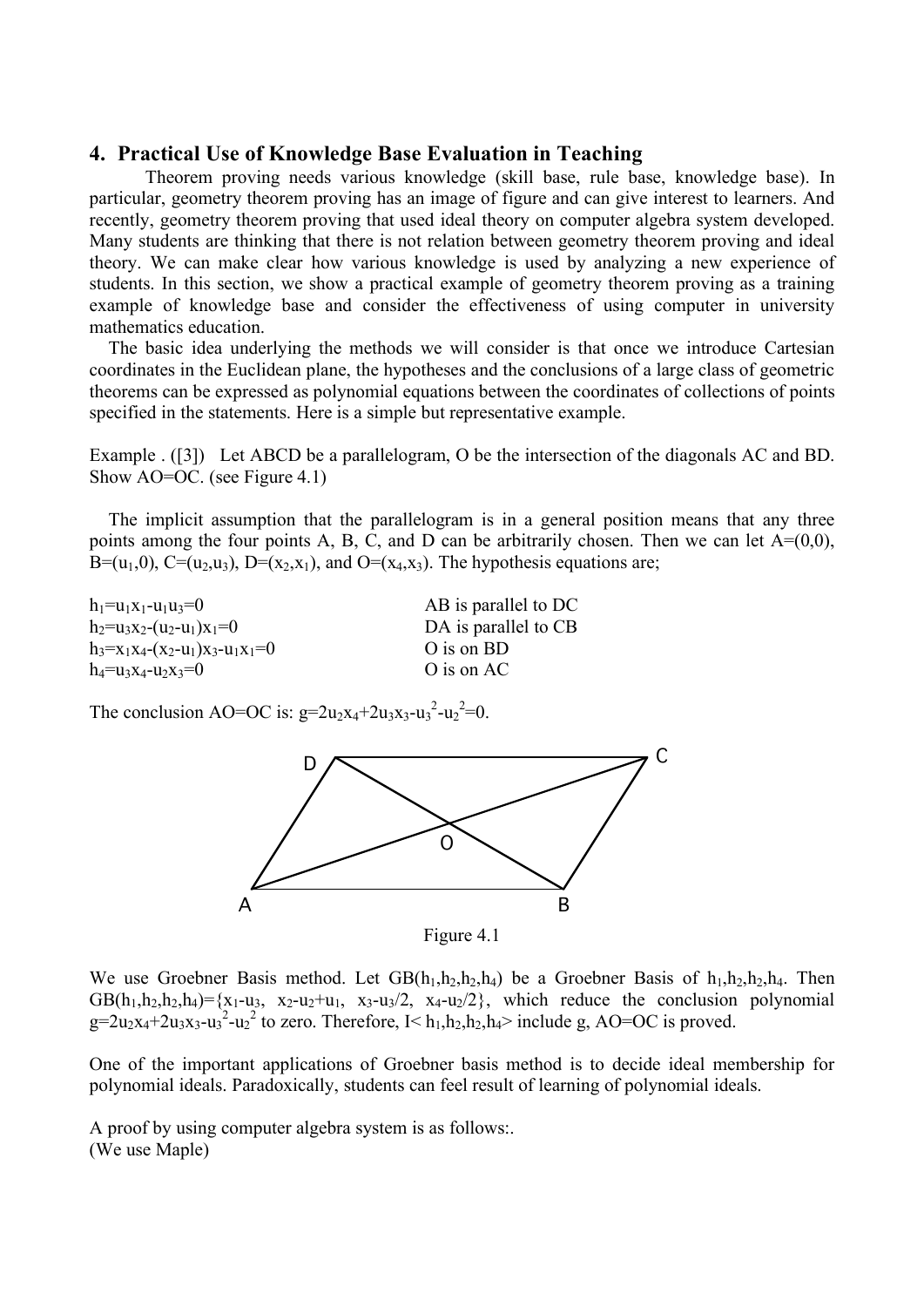> with(Groebner): F := [u1\*x1 – u1\*u3, u3\*x2 – (u2 – u1)\*x1, x1\*x4 – (x2 – u1)\*x3 – u1\*x1, u3\*x4 – u2\*x3]; F := [ u1 x1 – u1 u3, u3 x2 – (u2 – u1) x1, x1 x4 – (x2 –u1) x3 – u1 x1, u3 x4 – u2 x3] (1) > G:=Basis(F, plex(x1, x2, x3, x4, u1, u2, u3)) G:= [ - u2 u1 u3 + 2 x4 u1 u3, - u3 x4 + u2 x3, 2 x3 u1 u3 – u1 u32 , (2) - u2 u1 u3 + u1 u3 x2 + u12 u3, 2 u1 x3 x2 – 2 x3 u1<sup>2</sup> + 2 u12 u3 – u2 u1 u3, x1 u2 – u3 x2 – u1 u3, u1 x1 – u1 u3, x1 x4 – x3 x2 + x3 u1 – u1 u3] > factor(G) [ - u1 u3 ( - 2 x4 + u2 ), - u3 x4 + u2 x3, - u1 u3 ( - 2 x3 + u3 ), u1 u3 ( - u2 + x2 + u1 ), (3) - u1 ( 2 x3 x2 – 2 x3 u1 + 2 u1 u3 – u2 u3 ), x1 u2 – u3 x2 – u1 u3, u1 ( x1 – u3 ), x1 x4 – x3 x2 + x3 u1 – u1 u3] > with(Groebner): F1 := [u2 - 2\*x4, - u3\*x4 + u2\*x3, - 2\*x3 + u3, – u2 + x2 + u1, 2\*x3\*x2 – 2\*x3\*u1 + 2\*u1\*u3 – u2\*u3, x1\*u2 – u3\*x2 – u1\*u3, x1 – u3, x1\*x4 – x3\*x2 + x3\*u1 – u1\*u3]; F1 := [ - 2 x4 + u2, - u3 x4 +u2 x3, - 2 x3 + u3, – u2 + x2 + u1, (4) 2 x3 x2 – 2 x3 u1 + 2 u1 u3 – u2 u3, x1 u2 – u3 x2 – u1 u3, x1 – u3, x1 x4 – x3 x2 + x3 u1 – u1 u3] > G1:=Basis(F1, plex(x1, x2, x3, x4, u1, u2, u3)) G1:= [ - u2 + 2 x4, 2 x3 – u3, - u2 + x2 + u1, x1 – u3] (5) > g := 2u2\*x4 + 2u3\*x3 – u3^2 – u2^2 g := 2 u2 x4 + 2 u3 x3 – u32 – u22 (6) > *<sup>x</sup>*3:<sup>=</sup> *<sup>u</sup>*<sup>3</sup> 2 ; *<sup>x</sup>*3:<sup>=</sup> <sup>1</sup> 2 *u*3 (7) > *<sup>x</sup>*<sup>4</sup> :<sup>=</sup> *<sup>u</sup>*<sup>2</sup> 2 ; *<sup>x</sup>*<sup>4</sup> :<sup>=</sup> <sup>1</sup> 2 *u*2 (8)

 $0 \tag{9}$ 

The students who solved above  $(1)$   $\sim$  (2) are understanding fundamental technics for membership problem of polynomial ideals. These students have knowledge of rule base on this elucidation in this question. The students who got discovering  $(3)$   $\sim$  (5) achieved learning result of knowledge base. (u1 is not equal to 0 and u3 is not equal to 0) is a condition for holding a parallelogram. An ability to process this condition is understand by knowledge base. We were able to get these results by interviewing to students. For analogous questions, the answer of students showed similar results. Understanding of students shows various aspects. However, it is effective as a method to evaluate understanding of students who learned the theory of polynomial ideals.

#### **5. Conclusion**

 $>$  g;

In the three-level model of human behavior, operations and strategies can be identified and considered in relation to human thought processes in order to facilitate error-free problem solving. In consideration of surface features and conditions, similar problems can be recognized and suitable problem-solving methods can be identified. In addition, it was found that contents of the